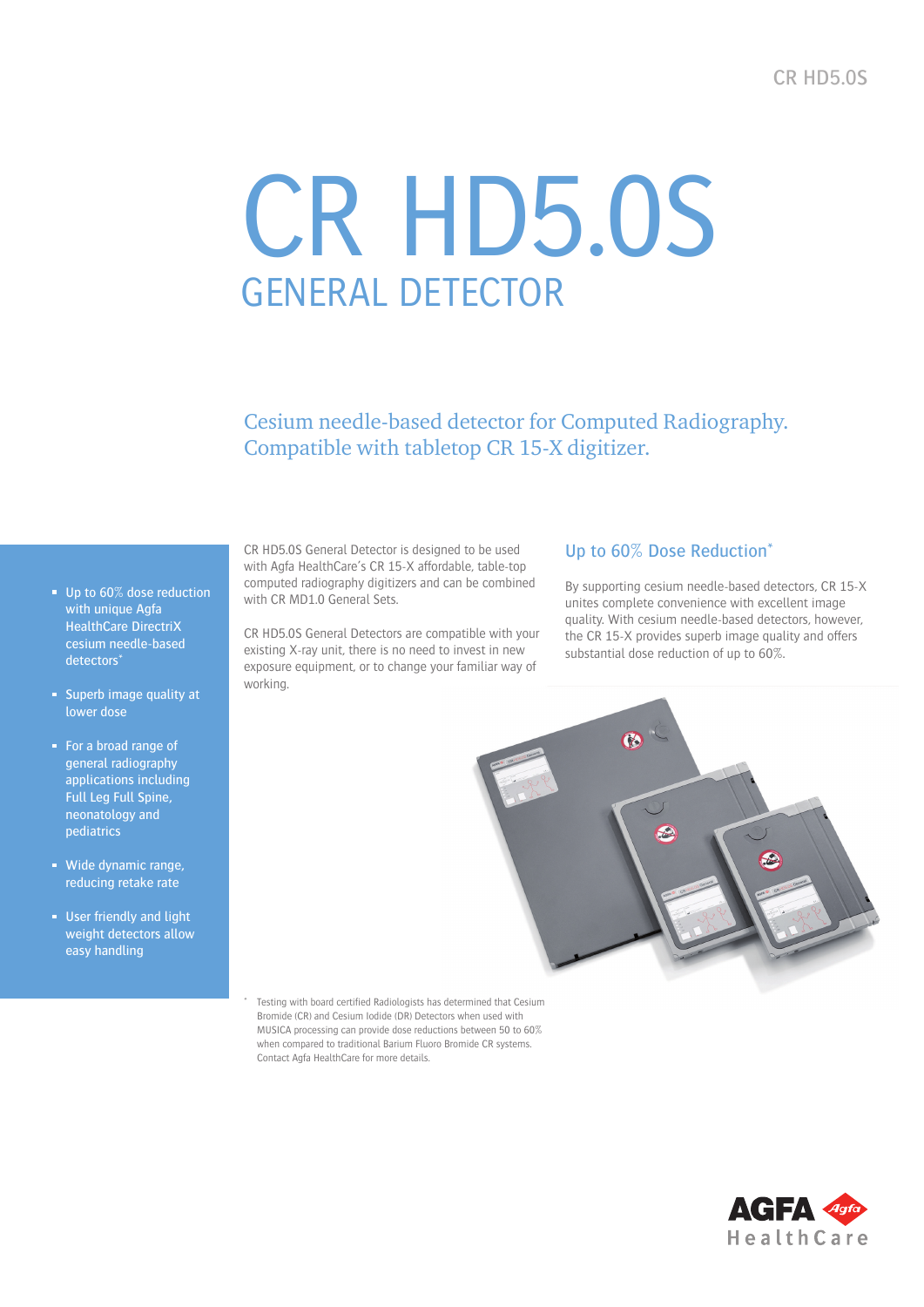





Needle-based detector.

# Superb image quality and potential to reduce dose

CR HD5.0S Detectors include Agfa HealthCare's unique DirectriX needle-based detector technology within user-friendly and durable cassette. It uses a cesium crystal phosphor, which allows a higher packing density and layer thickness than is offered by powder phosphor in a binding material. Thanks to the crystal phosphor's reduced light spread, sharpness is also increased. The overall result is greater x-ray absorption and conversion efficiencies from the detector, providing the ability to significantly reduce patient dose.

## Fewer retakes and potential to lower dose

The crystal phosphors on the CR HD5.0S Detectors have an extremely wide dynamic range. This results in high tolerance conditions and a larger degree of freedom in selecting the patient dose, as well as a drastically reduced retake rate compared to analog imaging. Thus, CR HD5.0S Detectors can lead to a substantial reduction of the population dose load.

## Broad range of applications

CR HD5.0S Detectors offer a high image quality, the ability to manage dose and efficient workflow for general radiography applications.

Combining with Full Body Cassette Holder and Easylift, Full Leg Full Spine can be done in just one exposure.

In neonatal and pediatrics where it is desirable to obtain excellent diagnostic images at the lowest dose reasonably achievable (following the wellknown ALARA concept used by x-ray technicians and radiologists), the CR HD5.0S Detector's workflow makes it both effective and efficient. The different sizes of the cassettes allow easy positioning of your patient - a major advantage when working with children - and make the system ideal for portable applications, such as in neonatal intensive care.

# Ease of use

CR HD5.0S Detectors are designed with a range of features that make them easy to use from start to finish. Their compatibility with existing X-ray tables means moving from analog to digital does not require investments in new exposure equipment, or changes to familiar ways of working. The lightweight synthetic material used for the cassettes is comfortable for both operator and patient.

Finally, the special cassette labels can be easily erased, even if a permanent marker was used, so the cassette is ready for new labeling quickly and effortlessly.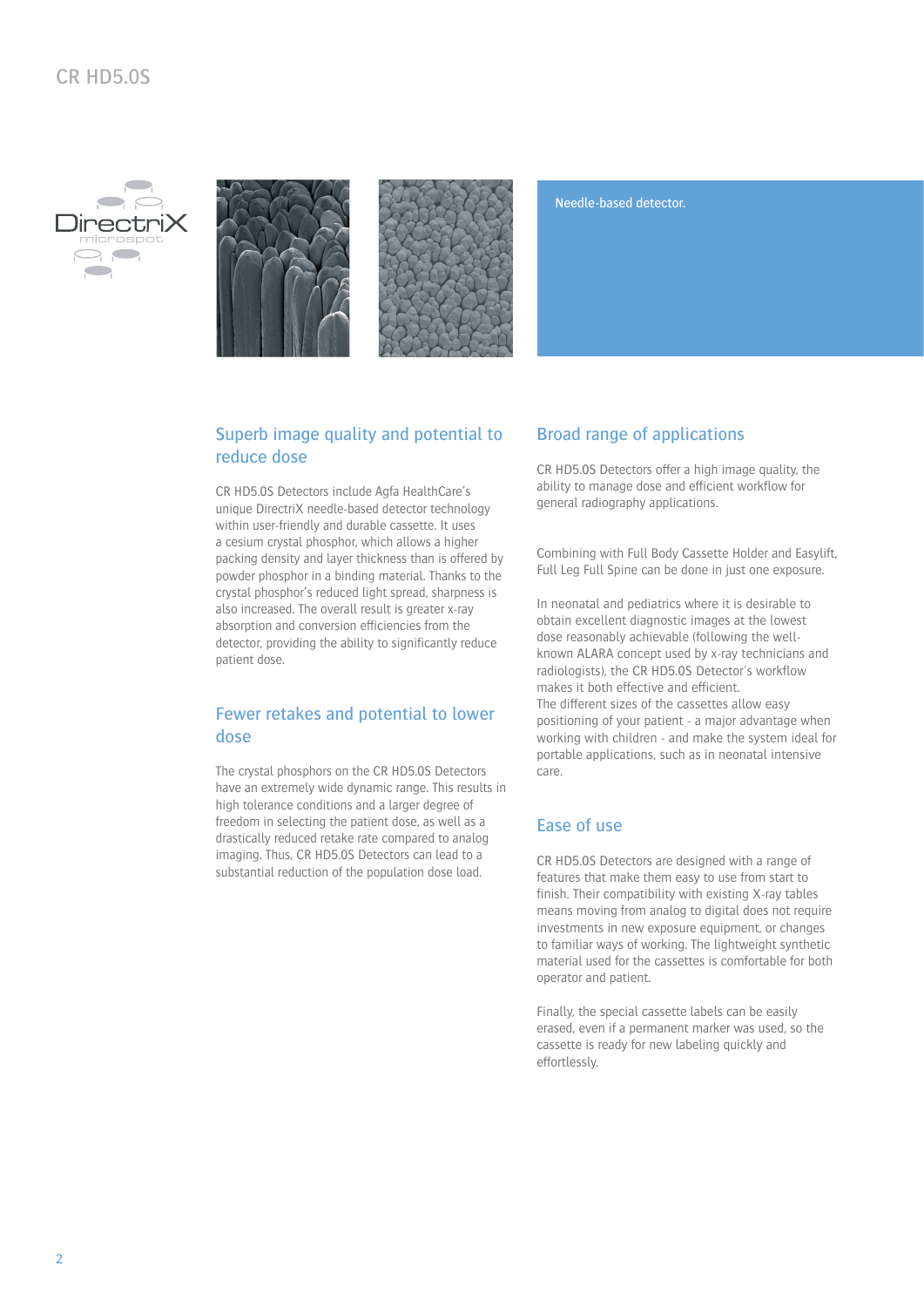# **Technical Specifications**

The CR HD5.0S General Detector includes a needle-based detector within a CR HD5.0S **General Cassette.** 

#### **CASSETTE MATERIAL**

- Body: ABS (Acrylonitryl butadiene styrene)
- Corners: TPE
- Shutter: PP (Polypropylene)
- Inner lining: felt

#### **DETECTOR MATERIAL**

- Phosphor composition: CsBr:Eu2+ needles
- Substrate: Aluminum and steel
- Typical luminescence 440nm

#### **SIZES**

- $\pm$  14 x17 in (35 x 43 cm) **General (supporting FLFS)**
- 9.44 x 11.81 in (24 x 30 cm) General
- 7.08 x 9.44 in (18 x 24 cm) General

#### **IDENTIFICATION**

**Barcode** 

# **CONFIGURATION REQUIREMENTS**

■ CR 15-X digitizer

#### **STANDARD**

**Quier cassette dimensions comply to ISO** 4090:2001

#### **SPECTRAL INFORMATION CURVE**

Luminescence spectrum